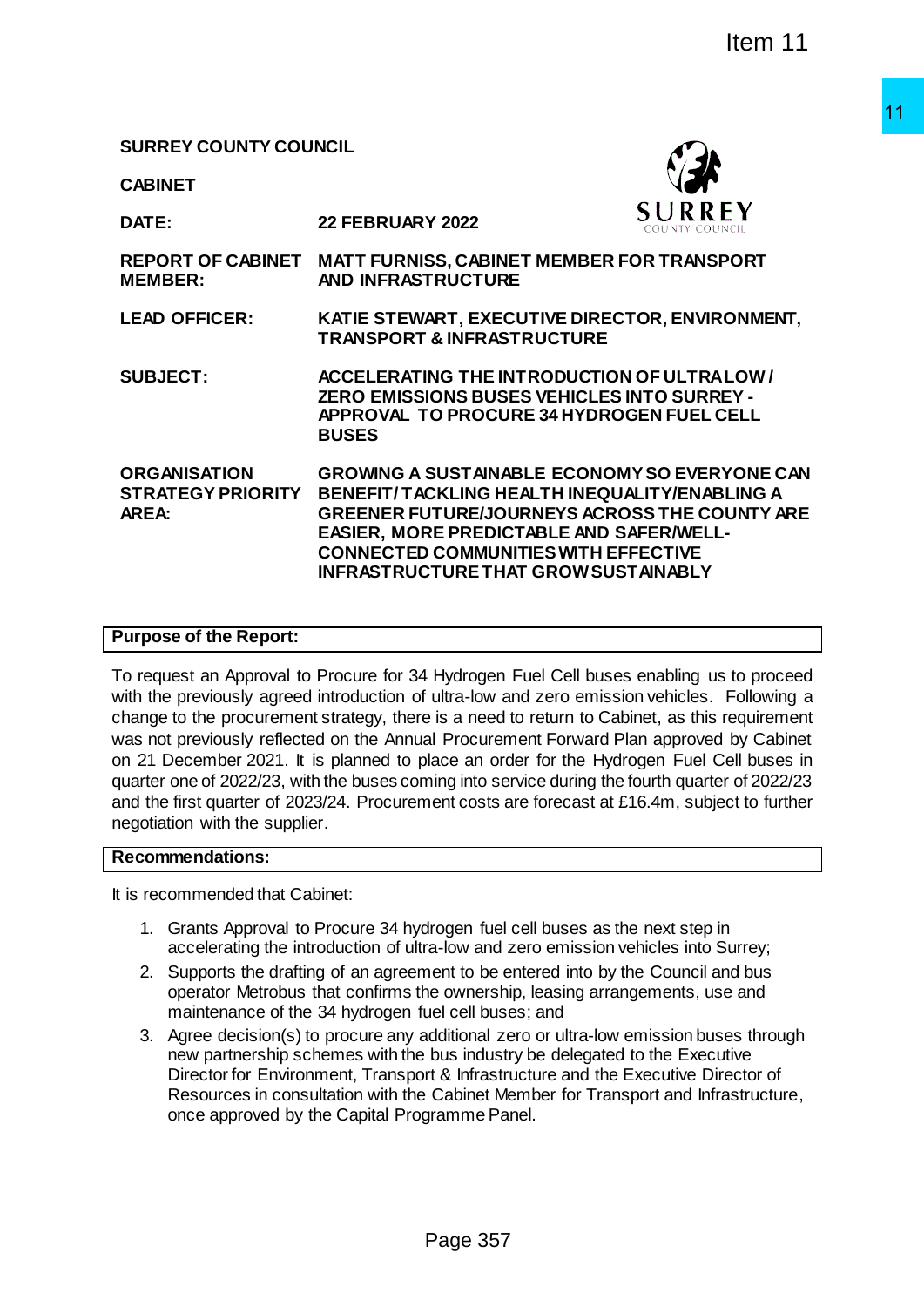## **Reason for Recommendations:**

Procuring the 34 hydrogen fuel cell buses enables the Council to accelerate the introduction of ultra-low and zero emission buses into Surrey, whilst retaining ownership of the capital asset, i.e. the buses. This will help create more carbon neutral transport options and assist in achieving climate change targets by providing residents with greener and more sustainable travel choices.

## **Executive Summary:**

- 1. On 24 November 2020 Cabinet supported the establishment of a Surrey Ultra-Low and Zero Emission Scheme to accelerate the introduction of ultra-low and zero emission vehicles onto a range of bus and community transport services. At their meeting, Cabinet agreed that the scheme detail and implementation, once agreed by the Capital Programme Panel (CPP), would be delegated to the Executive Director, Environment, Transport & Infrastructure, the Executive Director of Resources and the Director of Law & Governance in consultation with the Cabinet Member for Transport for final approval.
- 2. On 11 January 2022, CPP agreed the first zero emission bus scheme, developed with bus operator Metrobus. This scheme is for the Council's procurement of 34 hydrogen fuel cell buses at a cost of £16.4m in total, supported by investment in bus priority measures and more real time information. The Council investment complements a £10m investment being made by Metrobus, UK Government and the EU Jive 2 Project that combined is purchasing a further 20 hydrogen fuel cell buses, plus fuelling infrastructure for use on the Fastway network of services operating in Surrey and Sussex. The order for these 20 buses was recently placed by Metrobus. 11<br> **EReason for Recommendations:**<br>
Procuring the 34 hydrogen fuel cell buses enables<br>
of lutra-ion and zero emission buses into Surrey, we<br>
asset, i.e. the buses. This will help create more cart<br>
achieving climate change
	- 3. Following CPP, the required delegated approval was secured. The funding for this project, which is included within the Medium-Term Financial Strategy, has now been moved from capital pipeline to budget. The Council can now advance the project by procuring the 34 hydrogen fuel cell buses, working alongside our partner Metrobus.
	- 4. Originally, it was envisaged that the council would grant fund Metrobus to procure the 34 hydrogen fuel cell buses. However, the Council will now be procuring the buses, ensuring the assets remain in the Council's ownership. This approach requires Cabinet to agree an Approval to Procure as this has not specifically been included in the current Annual Procurement Forward Plan.
	- 5. The Council is working closely with Metrobus on this project. Through a legal agreement with Metrobus, the Council will lease the 34 hydrogen fuel cell buses to Metrobus. This will confirm the Council's ownership of the buses, annual lease costs, maintenance schedule and maintenance costs, with maintenance costs borne solely by Metrobus. The legal agreement will also include a process for vehicle sale or disposal/recycling, inclusive of the return of any and all capital receipts to the Council.

### **Consultation:**

6. There is no consultation requirement required in relation to this project.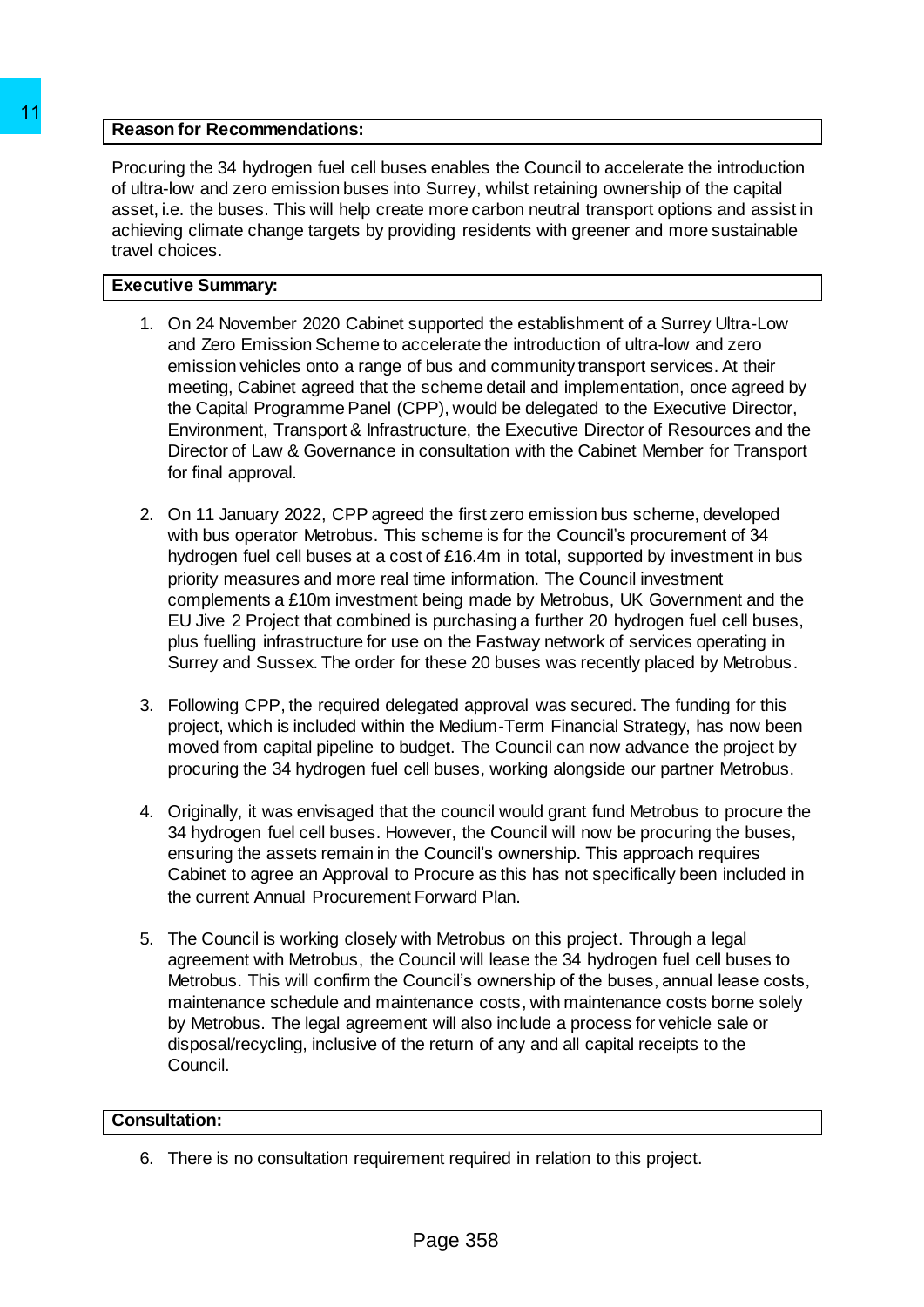## **Risk Management and Implications:**

|                          | this report have been identified, along with mitigation activities: | 7. The following key risks associated with the proposed procurement route set out in                                                                                                                                                                                                                                                                                                                                                                                                                                                                                                                                                                                                                                                                                                                                                                                                                                                                                                                                                                                                                                                             |
|--------------------------|---------------------------------------------------------------------|--------------------------------------------------------------------------------------------------------------------------------------------------------------------------------------------------------------------------------------------------------------------------------------------------------------------------------------------------------------------------------------------------------------------------------------------------------------------------------------------------------------------------------------------------------------------------------------------------------------------------------------------------------------------------------------------------------------------------------------------------------------------------------------------------------------------------------------------------------------------------------------------------------------------------------------------------------------------------------------------------------------------------------------------------------------------------------------------------------------------------------------------------|
| Category                 | <b>Risk Description</b>                                             | <b>Mitigation Activity</b>                                                                                                                                                                                                                                                                                                                                                                                                                                                                                                                                                                                                                                                                                                                                                                                                                                                                                                                                                                                                                                                                                                                       |
| Financial                | Cost of the Hydrogen<br><b>Fuel Cell Buses</b>                      | Prices will be fixed at the point of ordering<br>and the invoices paid upon vehicle delivery.<br>The council will procure the 34 hydrogen<br>fuel cell buses on at least as good financial<br>terms as Metrobus's purchase of 'their' 20<br>hydrogen fuel cell buses.                                                                                                                                                                                                                                                                                                                                                                                                                                                                                                                                                                                                                                                                                                                                                                                                                                                                            |
| Supplier<br>Performance  | Delivery timescales and<br>product quality                          | The specification of the buses will be<br>agreed jointly between SCC and Metrobus.                                                                                                                                                                                                                                                                                                                                                                                                                                                                                                                                                                                                                                                                                                                                                                                                                                                                                                                                                                                                                                                               |
| Asset and<br>Maintenance | Asset ownership and<br>appropriate maintenance<br>to maintain value | A legal agreement with Metrobus will set<br>out asset ownership, coupled with a<br>maintenance schedule so that the long-term<br>value of the asset is appropriately<br>protected.                                                                                                                                                                                                                                                                                                                                                                                                                                                                                                                                                                                                                                                                                                                                                                                                                                                                                                                                                               |
| 9.                       | supplier costs and a demonstration of overall value for money.      | The anticipated working life of each hydrogen fuel cell bus is 15 years. An outright<br>purchase of the 34 hydrogen fuel cell buses is proposed as opposed to a leasing<br>arrangement. Bus manufacturers do not offer leasing arrangements themselves.<br>However, a lease could be created with an intermediary finance company, with<br>ownership of the buses effectively passing to them with a lease back arrangement<br>put in place. This 'charging of interest on a loan' arrangement has a greater overall<br>cost and would only be worthy of consideration for short term contracts of five years<br>or less. However, that is not the case here, noting that the entire fleet of Metrobus /<br>Brighton & Hove bus company is fully owned and the company has not sought to<br>lease any of their buses because of the additional costs involved. The advice from<br>the bus industry is for the council to purchase rather than lease the buses to<br>minimise total expenditure over a forecast long working life for the capital assets.<br>10. Through a legal agreement, to be in place prior to procurement of the buses, the |
|                          |                                                                     | Council will lease the 34 hydrogen fuel cell buses to Metrobus. This will confirm the<br>Council's ownership of the buses, annual lease costs, maintenance schedule and<br>maintenance costs, with maintenance costs borne solely by Metrobus ensuring that<br>no commercial advantage is obtained by Metrobus. The legal agreement will also                                                                                                                                                                                                                                                                                                                                                                                                                                                                                                                                                                                                                                                                                                                                                                                                    |
|                          |                                                                     | Page 359                                                                                                                                                                                                                                                                                                                                                                                                                                                                                                                                                                                                                                                                                                                                                                                                                                                                                                                                                                                                                                                                                                                                         |

### **Financial and Value for Money Implications:**

- 8. Metrobus is part of the Go-Ahead Group, one of the UK's leading public transport companies, connecting people to their communities across a wide range of bus and rail networks. The procurement will be supported by market testing / benchmarking of supplier costs and a demonstration of overall value for money.
- 9. The anticipated working life of each hydrogen fuel cell bus is 15 years. An outright purchase of the 34 hydrogen fuel cell buses is proposed as opposed to a leasing arrangement. Bus manufacturers do not offer leasing arrangements themselves. However, a lease could be created with an intermediary finance company, with ownership of the buses effectively passing to them with a lease back arrangement put in place. This 'charging of interest on a loan' arrangement has a greater overall cost and would only be worthy of consideration for short term contracts of five years or less. However, that is not the case here, noting that the entire fleet of Metrobus / Brighton & Hove bus company is fully owned and the company has not sought to lease any of their buses because of the additional costs involved. The advice from the bus industry is for the council to purchase rather than lease the buses to minimise total expenditure over a forecast long working life for the capital assets.
- 10. Through a legal agreement, to be in place prior to procurement of the buses, the Council will lease the 34 hydrogen fuel cell buses to Metrobus. This will confirm the Council's ownership of the buses, annual lease costs, maintenance schedule and maintenance costs, with maintenance costs borne solely by Metrobus ensuring that no commercial advantage is obtained by Metrobus. The legal agreement will also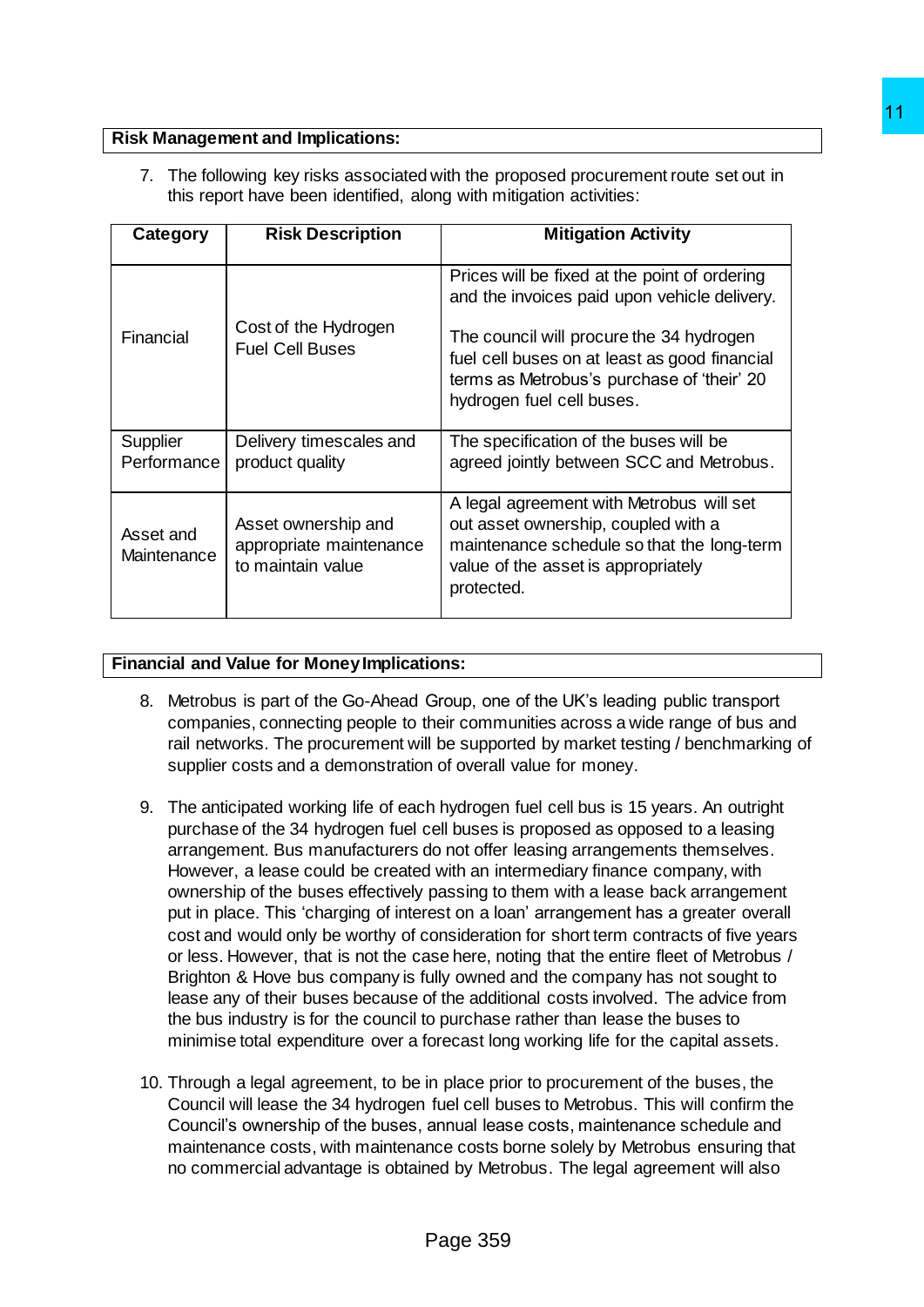include a process for vehicle sale or disposal/recycling, inclusive of the return of any and all capital receipts to the council.

## **Section 151 Officer Commentary:**

- 11. Although significant progress has been made over the last twelve months to improve the Council's financial position, the medium term financial outlook beyond 2021/22 remains uncertain. The public health crisis has resulted in increased costs which may not be fully funded. With uncertainty about the ongoing impact of this and no clarity on the extent to which both central and local funding sources might be affected in the medium term, our working assumption is that financial resources will continue to be constrained, as they have been for the majority of the past decade. This places an onus on the Council to continue to consider issues of financial sustainability as a priority in order to ensure stable provision of services in the medium term. The low emission bus scheme has previously been reviewed by the Capital Programme Panel and approved by Cabinet. 11 modula a photosa solic to the council.<br>
and all capital receipts to the council.<br>
11. Although significant progress has been mad<br>
the Council's financial position, the medium<br>
remains uncertain. The public health trials
	- 12. A decision is now required to enable procurement to proceed. The expected costs are included within the Council's Medium Term Financial Strategy, and as such the Section 151 Officer supports the proposal.

## **Legal Implications – Monitoring Officer:**

- 13. This report seeks approval to procure 34 hydrogen fuel cell buses; Cabinet is asked to delegate the award of the contract to the Executive Director of Environment, Transport & Infrastructure and the Executive Director of Resources, this is permitted under Article 6 of Part 2 of the Constitution.
- 14. As the potential value of the new contract is over £500,000 Cabinet approval is required to procure the new contract. Full application of the Public Contract Regulations (PCR) 2015 is applicable, and the procurement process shall need to be in accordance with its requirements as well as the Council Standing Orders and meet the Council's duty to secure best value as provided under the Local Government Act 1999.
- 15. Legal will review, draft and prepare documentation where required before entering into any contractual obligations.

## **Equalities and Diversity:**

- 16. The recommendations of this report have no material impact on existing equalities policy and no Equality Impact Assessment is required for this procurement.
- 17. It is anticipated that there will be no negative consequences as a result of this work programme. The acceleration of the introduction of ultra-low and zero emission buses onto a range of bus services will have many positive consequences, for example, increasing accessibility of services to all protected characteristics.
- 18. Focusing on implementing more sustainable transport options and assisting in achieving climate change targets will also provide all residents with a greener, more sustainable Surrey, increasing choice and future modal shift. The additional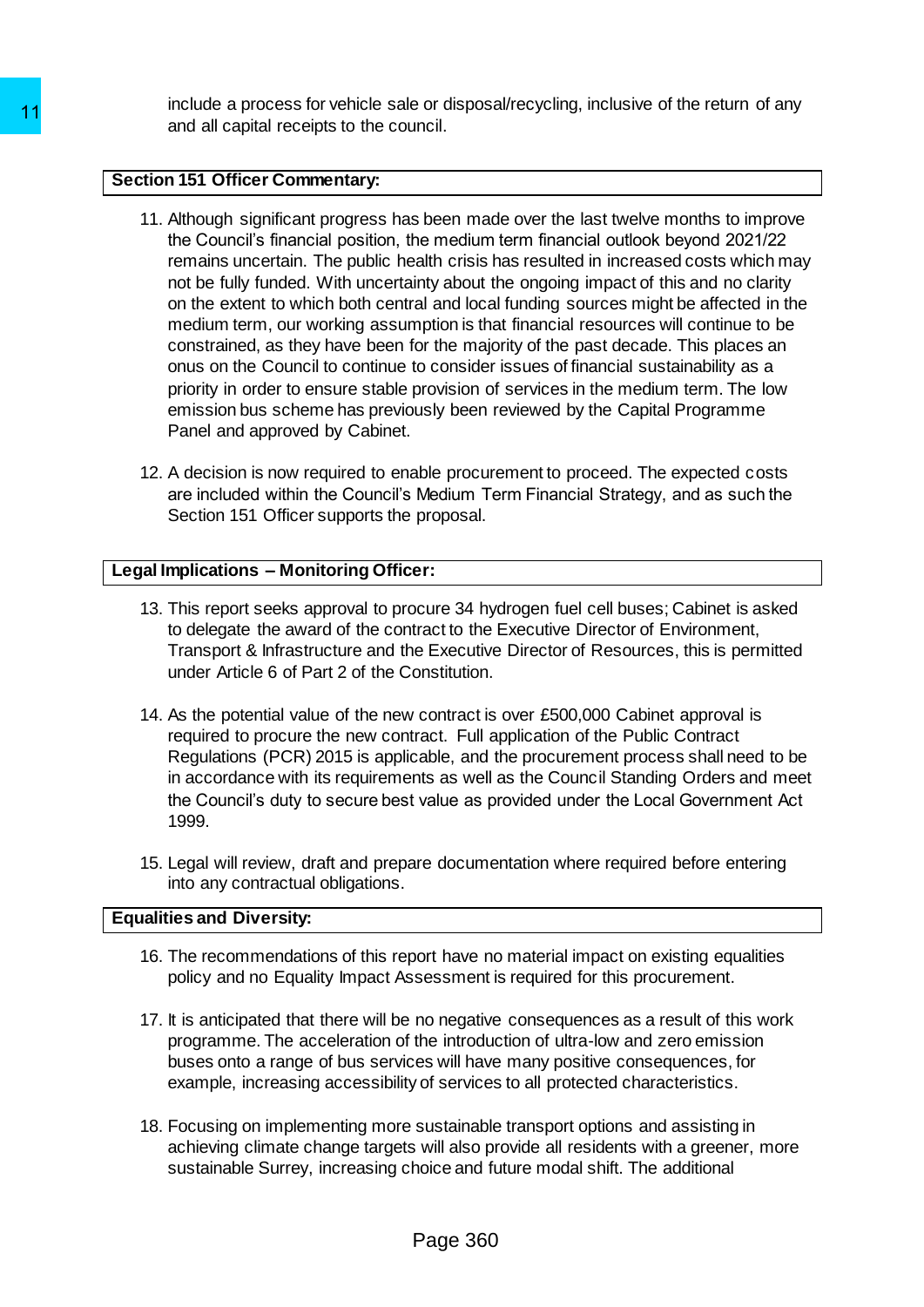investment in real time passenger information and bus priority measures will also ensure that greater accessibility to services is achieved for all protected characteristics.

# **Other Implications:**

19. The potential implications for the following Council priorities and policy areas have been considered. Where the impact is potentially significant, a summary of the issues is set out in detail below.

| <b>nplications:</b>                                                                                      |                                                                                                                                                                                                                                                                                                                                                                                                                                                                                                                                                                                                                                                                                                                         |
|----------------------------------------------------------------------------------------------------------|-------------------------------------------------------------------------------------------------------------------------------------------------------------------------------------------------------------------------------------------------------------------------------------------------------------------------------------------------------------------------------------------------------------------------------------------------------------------------------------------------------------------------------------------------------------------------------------------------------------------------------------------------------------------------------------------------------------------------|
| s set out in detail below.                                                                               | he potential implications for the following Council priorities and policy areas have<br>een considered. Where the impact is potentially significant, a summary of the issues                                                                                                                                                                                                                                                                                                                                                                                                                                                                                                                                            |
| Area assessed:                                                                                           | <b>Direct Implications:</b>                                                                                                                                                                                                                                                                                                                                                                                                                                                                                                                                                                                                                                                                                             |
| Environmental<br>sustainability                                                                          | This procurement and the introduction of zero emission<br>buses will support the council's objectives of:<br>Growing a sustainable economy so everyone can benefit.<br>Tackling health inequality.<br>Enabling a greener future.<br>$\bullet$<br>Residents live in clean, safe and green communities<br>where people and organisations embrace their<br>environmental responsibilities.<br>Journeys across the county are easier, more predictable<br>٠<br>and safer.<br>Well-connected communities with effective infrastructure<br>that grow sustainably.                                                                                                                                                             |
| Compliance<br>against net-zero<br>emissions target<br>and future climate<br>compatibility/resili<br>ence | This joint project total of 54 hydrogen fuel cell buses will<br>provide clear benefits to the air quality for Surrey residents<br>where the buses operate, including Horley, Redhill, Reigate<br>and Epsom. The council investment enables de-<br>carbonisation on routes that otherwise would have no<br>business case for zero emission buses.<br>In addition to the areas benefitting from hydrogen fuel cell<br>buses, other areas of Mole Valley, Reigate & Banstead and<br>Tandridge will benefit from reduced transport emissions. This<br>is because Metrobus has committed to cascading the<br>existing low emission Euro 6 diesel buses on to other routes                                                    |
|                                                                                                          | in Surrey when they are replaced by the 34 hydrogen fuel<br>cell buses. These other routes are currently operated using<br>much older buses with far higher polluting Euro 3, 4 & 5<br>emission standards. The cascaded Euro 6 vehicles are<br>significantly cleaner than the buses they will replace and can<br>be cascaded as soon as the hydrogen fuel cell vehicles are<br>in service. This means the previous Metrobus investment in<br>Euro 6 vehicles will remain in Surrey, even though the<br>cascaded routes have no commercial business case for such<br>vehicles. This is a significant additional benefit that will last<br>until these routes can also benefit from zero emission buses<br>in the future. |
|                                                                                                          | The average carbon emissions from the Metrobus fleet<br>amounts to 1.61kg per mile. Once in service, the scheduled<br>route mileage for the 34 hydrogen fuel cell buses is<br>1,867,008 miles per annum. Applying the average of 1.61kg<br>per mile, the Council's investment will deliver a carbon<br>saving of 3,005,883kg per annum.                                                                                                                                                                                                                                                                                                                                                                                 |